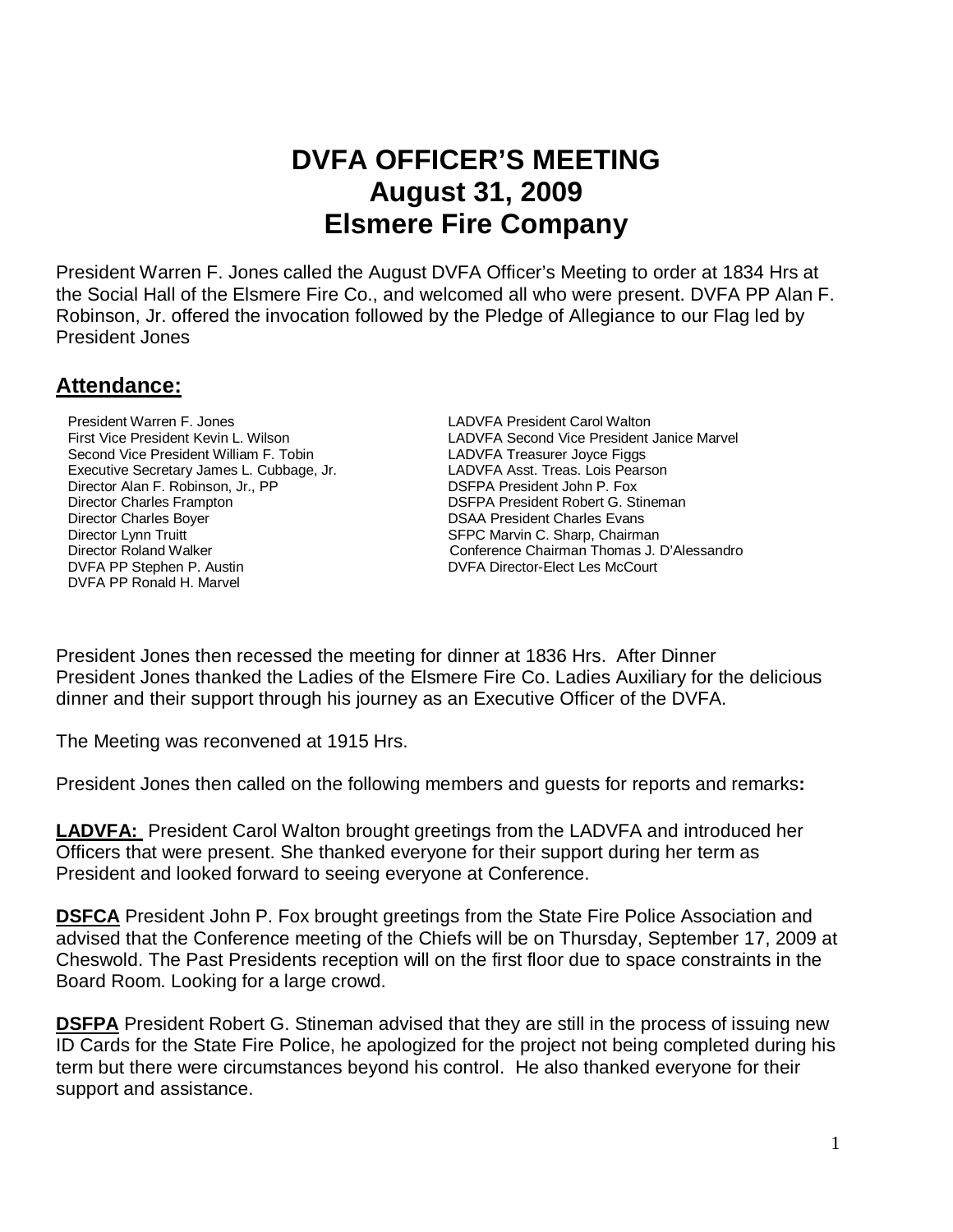**DSAA** President Charles Evans brought greetings from the State Ambulance Association and thanked everyone for their assistance during his term in office.

**SFPC** Chairman Marvin C. Sharp stated that the SFPC Standards Committee is meeting and working well together, progress is being made. He then discussed the appeal brought by the Millsboro Fire Company challenging the Medical Directors Protocols in regards to the use of red lights. The Sussex County Firemen's Association proposed changing the law for operation of BLS ambulance be placed back under the SFPC. He further reported that all of the funds for mandatory back ground checks for EMT students has been removed from the FY-10 State Budget, the company or individual will be responsible for paying for the background check at the time of the class. Chairman Sharp again thanked the DVFA for their support during the Joint Sunset Committee Hearings. He also thanked DVFA PP Ron Marvel for his exceptional service to the SFPC during his year on the Commission.

#### **President Warren F. Jones** reported on the following items:

**Governmental Affairs** Stated that he has appointed a Governmental Affairs Committee to review and recommend the current relationship with the DVFA, Member Companies and the Legislature. There are five members from each county along with the DVFA Chair Officers. Their first meeting of the committee was on Wednesday, August  $26<sup>th</sup>$  at Little Creek, next meeting will be Monday, September  $14<sup>th</sup>$  at  $7:00$  PM at the Dover Sheraton, with the President making a preliminary report of the committee to the membership at the Annual Conference Meeting.

**Recruitment & Retention** Reported that under the SAFER Grant the DVFA could hire a part-time Recruitment Coordinator, Jill Graham has been selected. Many are familiar with Jill as she is the ESC coordinator in New Castle County. He is confident that she will do a great job.

**NVFC** Advised that with the untimely passing of DVFA PP E. James Monihan, Jr. that he has chosen J. Allen Metheny, Sr., the current NVFC Secretary/Treasurer to replace him as the Delegate from Delaware to the NVFC. Replacing Allen as Alternate from Delaware to the NVFC will be Executive Secretary James L. Cubbage, Jr.

**SFPC** Stated that a workshop was held between the SFPC and the DVFA Officers on  $\overline{T}$ hursday, August 28<sup>th</sup> to review a recommendation from the report of the Joint Sunset Committee. The DVFA Officers reaffirmed the Delaware Code penalty section and did not see any need for the JSC to change the penalty.

**Motion by Director Frampton, seconded by Director Boyer that the DVFA reaffirm its agreement with penalty for non-compliance with the submission of fire department audits at \$100 per day fine with a maximum penalty of \$5,000. Motion Carried.**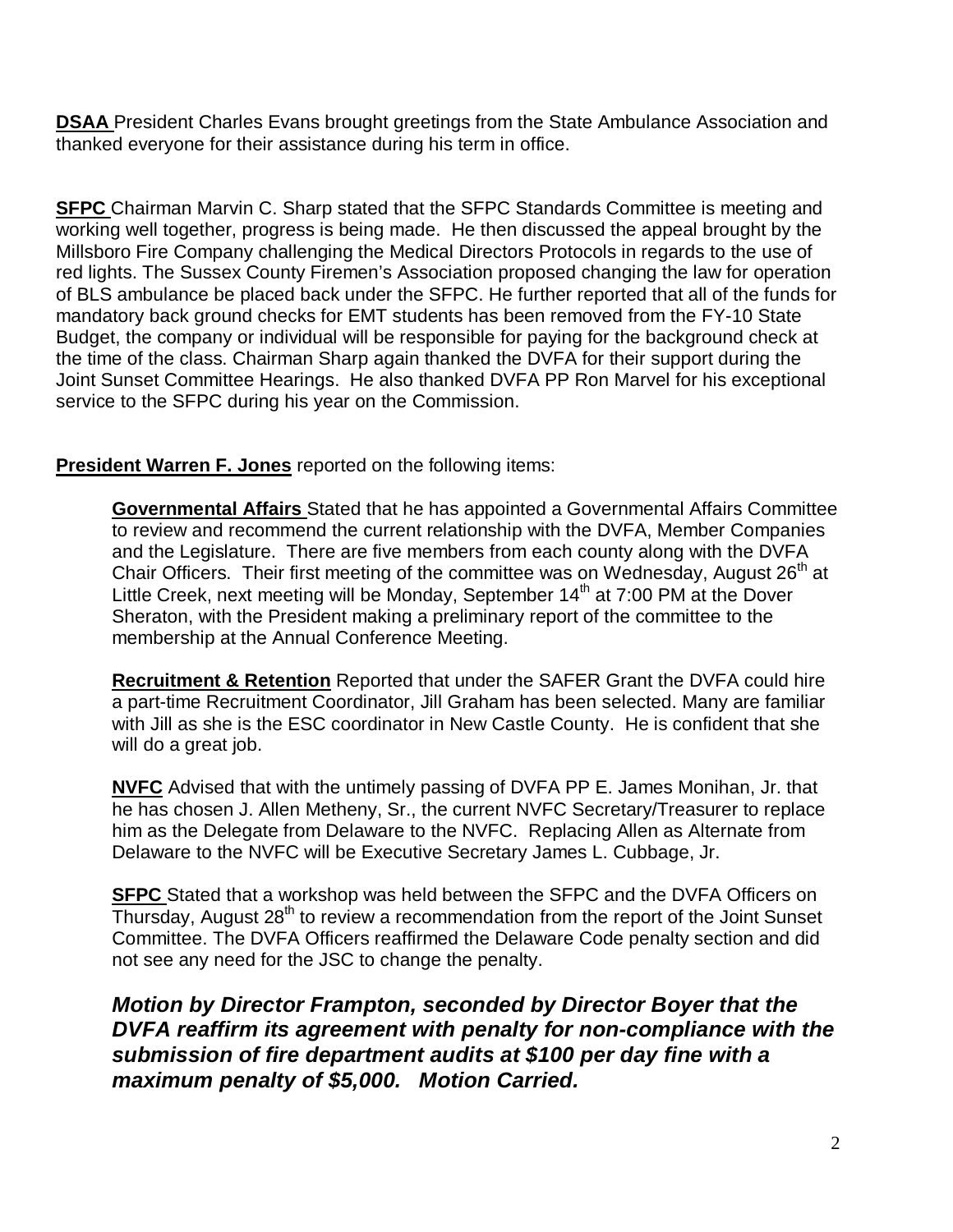President Jones then thanked the DVFA Officers, Association Officers, the Conference Chairman & all who have assisted him in the "**Year of Years"** He state it has been very trying but has been very rewarding.

**First Vice President Kevin L. Wilson** Thanked President Jones for his leadership during the year and then reported on the following items:

**Meeting w/Lt. Gov. Denn** Reported that the Chair Officers had met with Lt Gov. Denn to discuss the Federal Stimulus package and to see if any funds may be available to the Delaware Fire Service. Besides the Fire Station Construction Grants there may be funds to assist with Green Technology in fire stations. He established a Bi-monthly meeting schedule w/DVFA and the Governor's Senior Staff to discuss issues.

1<sup>St</sup> Vice President Wilson also advised that a tentative meeting has been set with Governor Markell for September 28<sup>th</sup>.

**DVFA Budget** Advised that DVFA Officer's and the DVFA Finance and Auditing Committee have meet and prepared a very austere FY-10 Budget. He has presented it at all County Meetings in August and all companies were sent copies for them to review.

## **Motion by Director Robinson, Seconded by Director Frampton that the DVFA Officers recommend the adoption of the FY-10 Budget as prepared by the Finance and Audit Committee. Motion Carried**

**Wounded Warriors Project** Stated that the DVFA is going to participate in a clothing drive request for fire company tee shirts to be provided to wounded combat service members in the Iraq and Afghanistan forward operating bases. NCCFA 1<sup>st</sup> Vice President Richard T. Perillo will be coordinating this project for the DVFA.

**Second Vice President William F. Tobin** Also Thanked President Jones for his Leadership and reported that the preliminary draft of the President's Handbook is almost complete. He and PP Alan Robinson are finalizing the last several sections and should be completed and available at the Conference.

**Treasurer J. Allen Metheny, Sr** was excused. Executive Secretary Cubbage reported that the DVFA and the DVFA Foundation books are both at the CPA's office for audit. Report will be available at the Conference.

**DVFA Conference** Chairman Thomas J. D'Alessandro advised that everything is in order for this year's Conference starting on Saturday, September 12<sup>th</sup> and ending with the parade on September 19<sup>th</sup>. He Thanked everyone for their assistance and cooperation.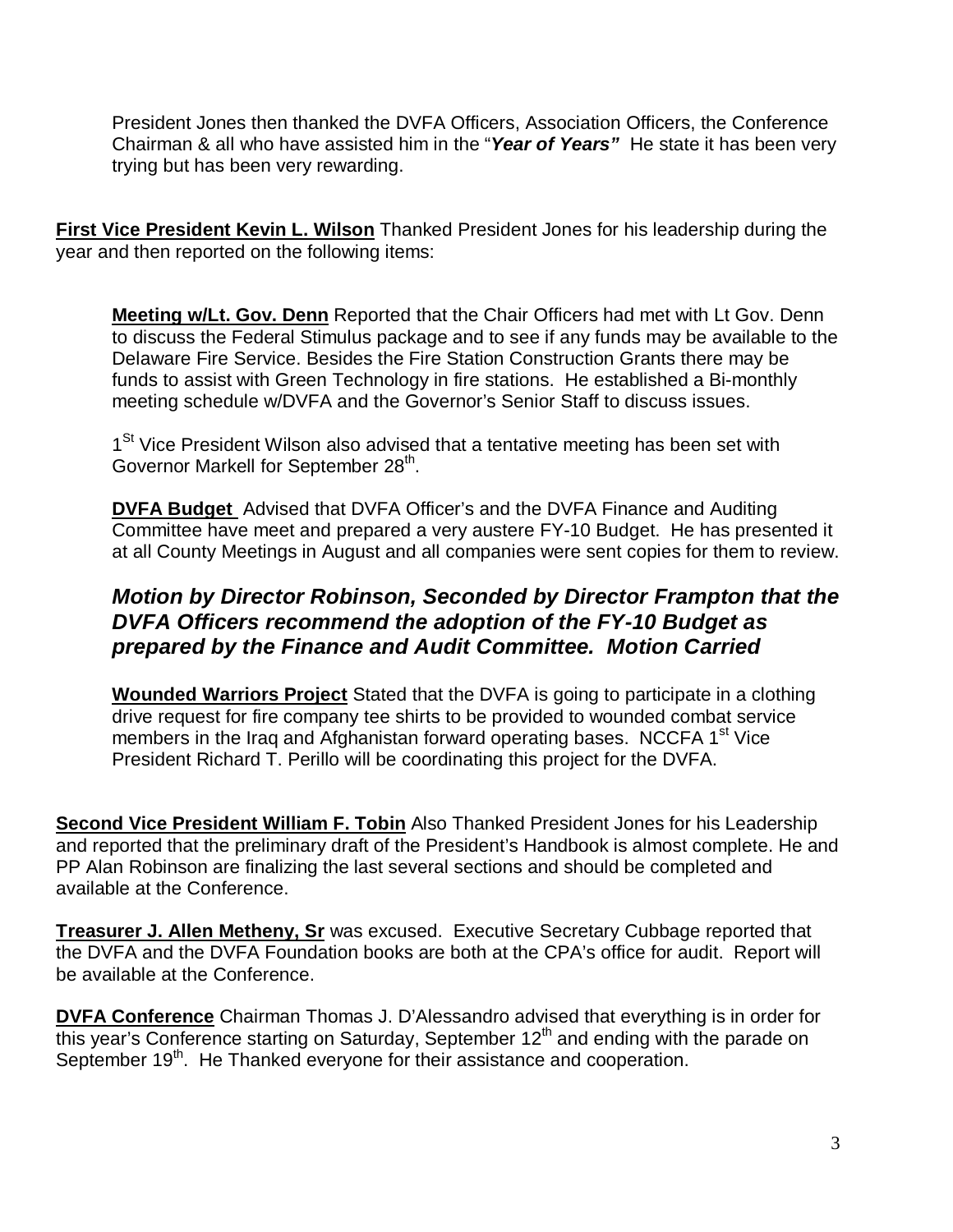**DVFA Foundation** Chairman Stephen P. Austin reported that the Foundation met on Monday, August 17, 2009 at the Kent County EOC. The next meeting will be May 10, 2010. All are Welcome.

**Federal Legislative Issues** PP Stephen P. Austin reported that last week at the IAFC Meeting in Dallas Bill Webb, Executive Director, CFSI brokered a deal between the IAFF and the NVFC so a consistent voice for the fire service can be heard on the hill just not the career vs. volunteer agendas.

PP Austin advised that Sen. Thomas R. Carper has been trying to have the funds restored to the amounts that have been cut from AFG & SAFER. The loss of funds could amount to \$175 Million in fire service grants.

He then advised that since 1985 he has worked on Federal Legislative Issues along with Louis J. Amabili, E. James Monihan, Jr, all were representing other organizations but Delaware was always in the forefront. With the loss of PP E. James Monihan, Jr., and the retirement of Louis J. Amabil he is the only one left. It is time that the DVFA look for other representatives that can assist in Federal Issues.

PP Austin then reminded everyone that the National Fallen Fire Fighters Weekend will be held on October 3 & 4, 2009. The National Memorial Service at the National Fire Academy in Emittsburg, Md. will be on October 4<sup>th</sup>, and Michelle N. Smith will be honored. Looking for a large contingent from Delaware.

PP Austin then commented on several issues pertaining to the Delaware Fire Service and the DVFA being at a crossroads in their future

#### **Comments by Officers or Visitors:**

1<sup>st</sup> Vice President Wilson advised that there had been a miscommunication in regards to the DVFA Scholarships and assured everyone that it would not occur in the future.

DSAA President Evans commented that as a recipient of a DVFA scholarship he was very Thankful for the financial assistance that the scholarship provides.

PP Robinson commented that as this is his last meeting as a DVFA Director he thanked everyone for the courtesies and assistance during his tenure in office.

PP Marvel stated that the change of Immediate Past President serving as Director while on the SFPC has been a great asset. He stated that there are many more duties that the SFPC are performing and it has been of great assistance not serving as a DVFA Officer.